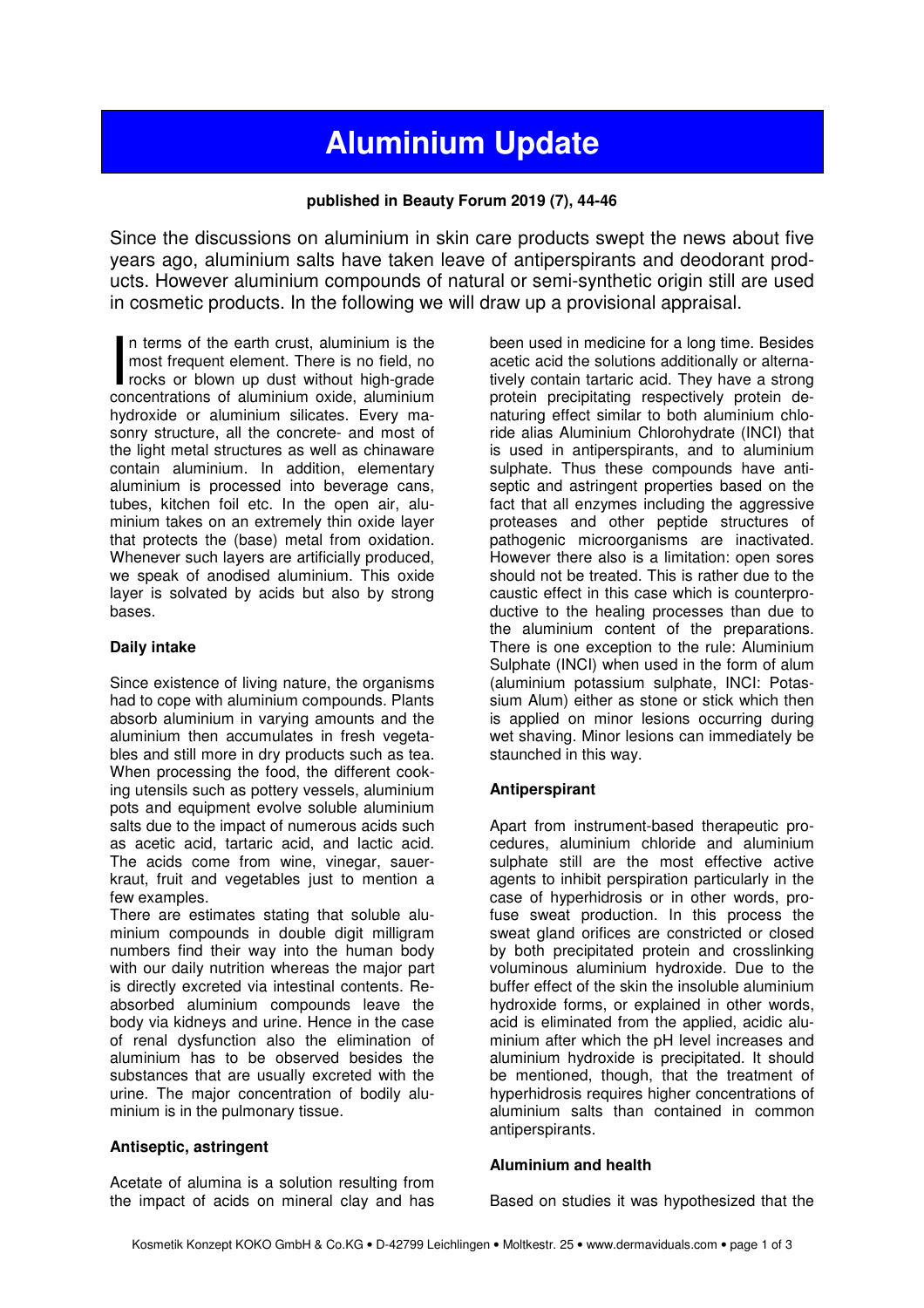absorption of aluminium via skin increases the risk of developing Alzheimer. A further hypothesis says that part of the breast cancer diseases can be ascribed to the continued use of aluminium-containing antiperspirant products and deodorants. Such hypotheses are partly based on statistical data and in-vitro assays and have not been verified so far. Initial studies have been disconfirmed or faults have been revealed which is not unusual, though. It is a fact that communication media frequently disseminated orientating studies and that the required far more detailed follow-up studies have no longer been realized. Thus it can be stated that there is no evidence for an aluminium-induced health risk. In its last aluminiumrelated statement no. 007/2014, dated 26 February 2014, the German Federal Institute for Risk Assessment (Bundesinstitut für Risikobewertung – BfR) indicated that aluminiumcontaining antiperspirants should not be used directly after shaving or in the case of a damaged armpit skin. This advice corresponds with the long lasting usage of the above described acetate of alumina.

## **Deodorants**

Unless the focus is on embarrassing sweating and sweat stains on blouses or shirts, in other words, if the deodorant features of a preparation and a pleasant scent are in the fore, there is no need for astringent active agents. Main ingredients in this case are perfume oils and volatile alcohols such as ethanol, isopropyl alcohol but also glycols. Most of the deodorants additionally contain biocides to fight against odour-forming bacteria. With continued use however another problem may show up, i.e. unwanted pathogenic microorganisms can become resistant as known from orally ingested antibiotics. It also should be kept in mind that the intact microbiome is an essential precondition for a healthy skin.

One of the main causes for unpleasant odours in armpits and genital areas is the culturallyinduced shaving. It looks neat and trimmed but also leads to the fact that skin rests on skin and a moisture film develops which offers ideal living conditions for odour-forming microorganisms. Tight clothes or pads have occlusive effects in the genital area. The high surface moisture also leads to light skin swellings with the consequence that the skin becomes more permeable for the proteases of microorganisms; a fact which increases the risk of fungus infections for women.

#### **Alum as an alternative?**

As a first reaction to the negative headlines, some of the manufacturers produced deodor-

ants with alum or aluminium sulphate and sold the products with slogans like "without aluminium chlorohydrate" or "0% aluminium chlorohydrate". In a narrow sense, the statements are correct, but it can also be interpreted as consumer fraud due to the fact that the healthrelated properties of these compounds are almost 1:1 comparable with aluminium chlorohydrate.

## **Tannins**

Tannins are an alternative to aluminium salts and also have astringent effects. Tannin-containing powders and extracts of herbal origin are the oldest known tannins. Still today they are gained from barks (oak, birch, chestnut, alias buckeye), shells (nuts), leaves (black and green tea, sage, witch hazel etc.) and horse tail, but meanwhile they also can be produced synthetically. The extracts have good but slightly weaker astringent effects than aluminium salts. These effects are based on polyphenolic structures which also are able to denature and crosslink proteins. In other words, also tannins induce the blockage of the sweat gland orifices.

Tannins can be classified into monomer compounds such as gallic acid, pyrogallol and flavonoids and condensed compounds such as ellagic acid, anthocyanins and others. A disadvantage of polyphenols is that they tend to take on brown discolourations which still are intensified through oxidation (atmospheric oxygen). A typical example in this context is the relatively quick dark colouration of freshly brewed tea.

In cases of profuse sweating where the application of aluminium chloride should be continued there is the alternative of considerably reducing the dosage for the long term application. Experience has shown that it is more efficient to apply the preparations directly after showering on the one hand and on the other hand to reduce the frequency of application after initial doses. The blockage of sweat glands usually continues for some days so that a daily application may not be required.

## **Other aluminium compounds**

Fatty acid salts of aluminium increase the physical stability of W/O emulsions and improve the consistency of lipogels (non-aqueous) and the spreadability of powders. In addition they are a frequent ingredient of make-up products such as concealers, eye shadows, eyeliners and lip sticks. They are used in the form of mica, clay (aluminium silicate, INCI: Argilla) and kaolin. Kaolin also consists of aluminium silicates and its usage ranges from bolus alba in pharmacies, bulking agent in the